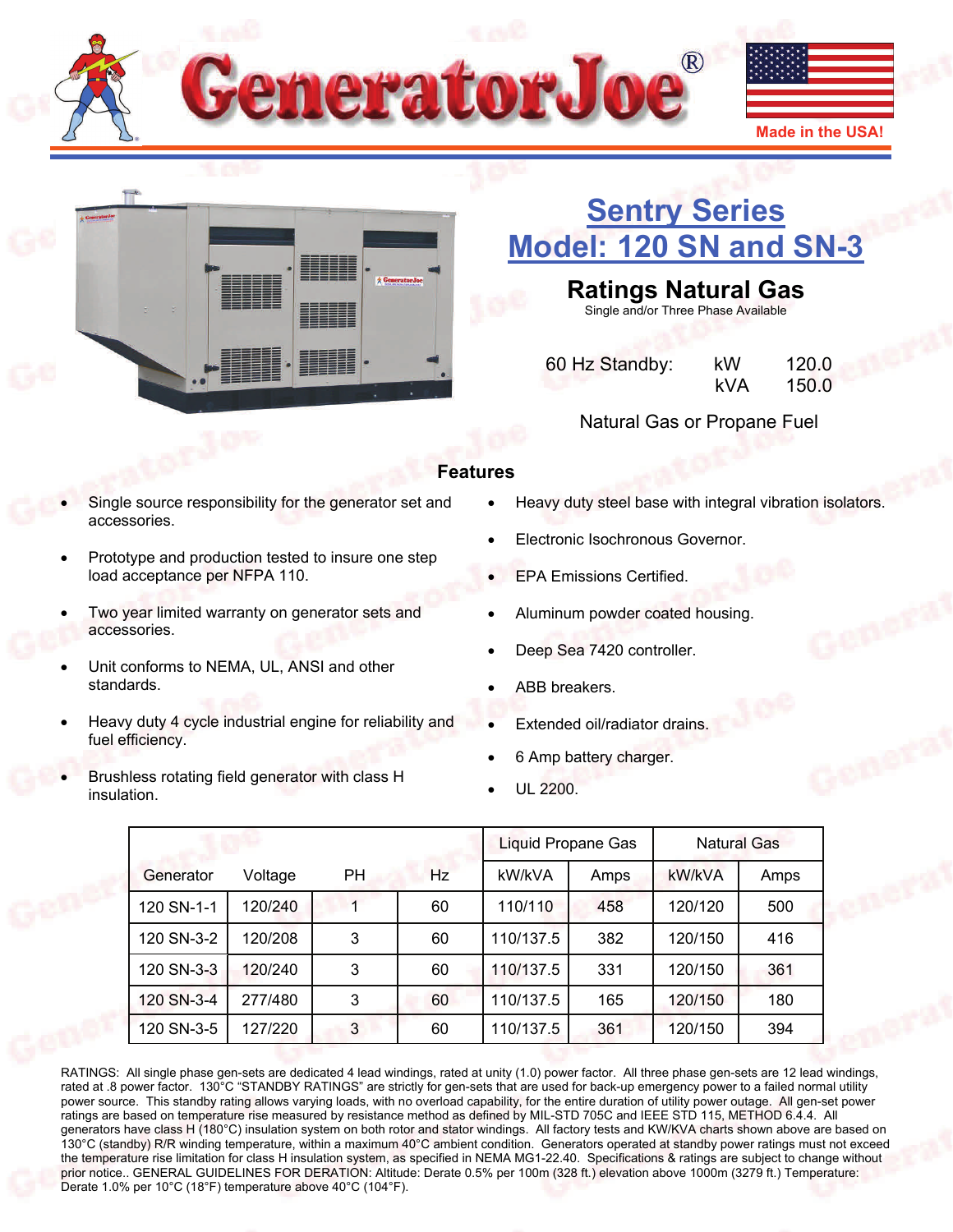#### **ENGINE\_\_\_\_\_\_\_\_\_\_\_\_\_\_\_\_\_\_\_\_\_\_\_\_\_\_\_\_\_\_\_\_\_\_\_\_\_\_\_**

| Model and TypeInd. Power Train Vortec, 5.7LTCACGB, 4 cycle    |  |
|---------------------------------------------------------------|--|
| Aspiration Turbocharged / Charged Air Cooled                  |  |
| Cylinder Arrangement  8 Cylinders, V-8                        |  |
| Displacement Cu. In. (Liters) 350 (5.7)                       |  |
|                                                               |  |
|                                                               |  |
| Main Bearings & Style 5, M400 Copper Lead                     |  |
|                                                               |  |
|                                                               |  |
|                                                               |  |
|                                                               |  |
|                                                               |  |
| Frequency Reg. (no load-full load) Isochronous                |  |
|                                                               |  |
|                                                               |  |
|                                                               |  |
|                                                               |  |
| Gearbox Speed Reduction2915 down to 1800 RPM                  |  |
| Piston Speed, ft/min (m./min) 1311 (399)                      |  |
| Max Power, bhp (kwm) Standby/LPG 178 (134)                    |  |
| Max Power, bhp (kwm) Standby/NG 190 (142)                     |  |
| Ltd. Warranty Period . 12 Months or 2000 hrs., first to occur |  |
|                                                               |  |

#### **FUEL SYSTEM \_\_\_\_\_\_\_\_\_\_\_\_\_\_\_\_\_\_\_\_\_\_\_\_\_\_\_\_\_\_\_\_\_**

Type .......................... LPG or NAT. GAS, Vapor Withdrawal Fuel Pressure (kpa), in.  $H_2O^*$ ................. (1.74-2.74), 7"-11" Secondary Fuel Regulator .......... NG or LPG Vapor System Auto Fuel Lock-Off Solenoid ................ Standard on all sets Fuel Supply Inlet Line ....................................... 1 1/4" NPTF \* Measured at gen-set fuel inlet, downstream of any dry fuel accessories.

#### **FUEL CONSUMPTION**

| <b>LP GAS: FT<sup>3</sup>/HIR (M<sup>3</sup>/HIR)</b>                                                                                      | STANDBY        |  |  |
|--------------------------------------------------------------------------------------------------------------------------------------------|----------------|--|--|
| 1000% LOAD                                                                                                                                 | 6888(118.8)    |  |  |
| 775% ILOAID                                                                                                                                | 57766 ((1165)) |  |  |
| 500% ILOAND                                                                                                                                | 44223 ((12.0)) |  |  |
| <b>LPG = 2500 BIU X FT<sup>3</sup> = Total BIU/HR</b><br><b>LPG Convension: 8.50 FT<sup>3</sup> = 1 LB.:: 36.4 FT<sup>3</sup> = 1 GAL.</b> |                |  |  |

| NAT. GAS: $FT^3/HR$ (M <sup>3</sup> /HR) | <b>STANDBY</b> |  |  |
|------------------------------------------|----------------|--|--|
| 100% LOAD                                | 1950 (47.0)    |  |  |
| 75% LOAD                                 | 1500(42.0)     |  |  |
| 50% LOAD                                 | 1110(31.0)     |  |  |
| $NG = 1000 BTU X FT3 = Total BTU/HR$     |                |  |  |

#### **OIL SYSTEM**

#### **ELECTRICAL SYSTEM \_\_\_\_\_\_\_\_\_\_\_\_\_\_\_\_\_\_\_\_\_\_\_\_\_\_**

| Eng. Alternator and Starter: |  |
|------------------------------|--|
|                              |  |
| 11.4.52                      |  |

 Volts DC .....................................................................12 Recommended Battery to -18°C (0°F): ... 12 VDC, Size BC# 27 Max Dimensions: 12" lg X 6 3/4" wi X 9" hi, with standard round posts. Min. output at 700 CCA. Battery tray (max. dim. at 12"lg x 7"wi), hold down straps, battery cables, and battery charger, is furnished. Installation of (1) starting battery is required, with possible higher AMP/HR rating, as described above, if normal environment averages -13°F (- 25°C) or cooler.

#### **COOLING SYSTEM**

|                                           | Type of System Pressurized, closed recovery                              |
|-------------------------------------------|--------------------------------------------------------------------------|
|                                           | Coolant Pump  Pre-lubricated, self-sealing                               |
|                                           | Cooling Fan Type (no. of blades) Pusher (7)                              |
|                                           |                                                                          |
|                                           | Ambient Capacity of Radiator °F (°C) 125 (51.6)                          |
|                                           | Engine Jacket Coolant Capacity Gal (L) 3.6 (13.7)                        |
|                                           | Radiator Coolant Capacity (incl. engine) Gal.(L)4.3 (16.2)               |
| Maximum Restriction of Cooling Air Intake |                                                                          |
|                                           | and discharge side of radiator in. $H20$ (kpa)  0.5 (.125)               |
|                                           | Water Pump Capacity gpm (L/min)33 (125)                                  |
|                                           | Heat Reject Coolant: Btu/min (kw)6260 (110)                              |
|                                           | Low Radiator Coolant Level ShutdownStandard                              |
|                                           | Note: Coolant temp. shut-down switch setting at 220°F (104°C) with 50/50 |
| (water/antifreeze) mix.                   |                                                                          |

#### **COOLING AIR REQUIREMENTS**

| Radiator Air Flow cfm (m <sup>3</sup> /min)12,000 (340) |  |
|---------------------------------------------------------|--|
| Heat Rejected to Ambient:                               |  |
|                                                         |  |
|                                                         |  |

#### **EXHAUST SYSTEM**

|                                  | Max. Back Pressure in. hg (KPA) 3.0 (10.2)                        |
|----------------------------------|-------------------------------------------------------------------|
|                                  | Exhaust Flow, at rated kw: cfm (m <sup>3</sup> /min)  1063 (30.1) |
| Exhaust Temp., at<br>(704)       | rated kw: °F (°C)1300                                             |
| Engines are EPA cer-<br>ral Gas. | tified for LPG or Natu-                                           |

GeneratorJ **4723 Muirfield Court**

 $\frac{1}{\sqrt{2}}$ 

**Santa Rosa, CA 95405 Fax: 707 542-2227 Phone: 707 542-2224 Web: [www.generatorjoe.net](http://www.generatorjoe.net) Email: [sales@generatorjoe.net](mailto:sales@generatorjoe.net?subject=Your%20products)**

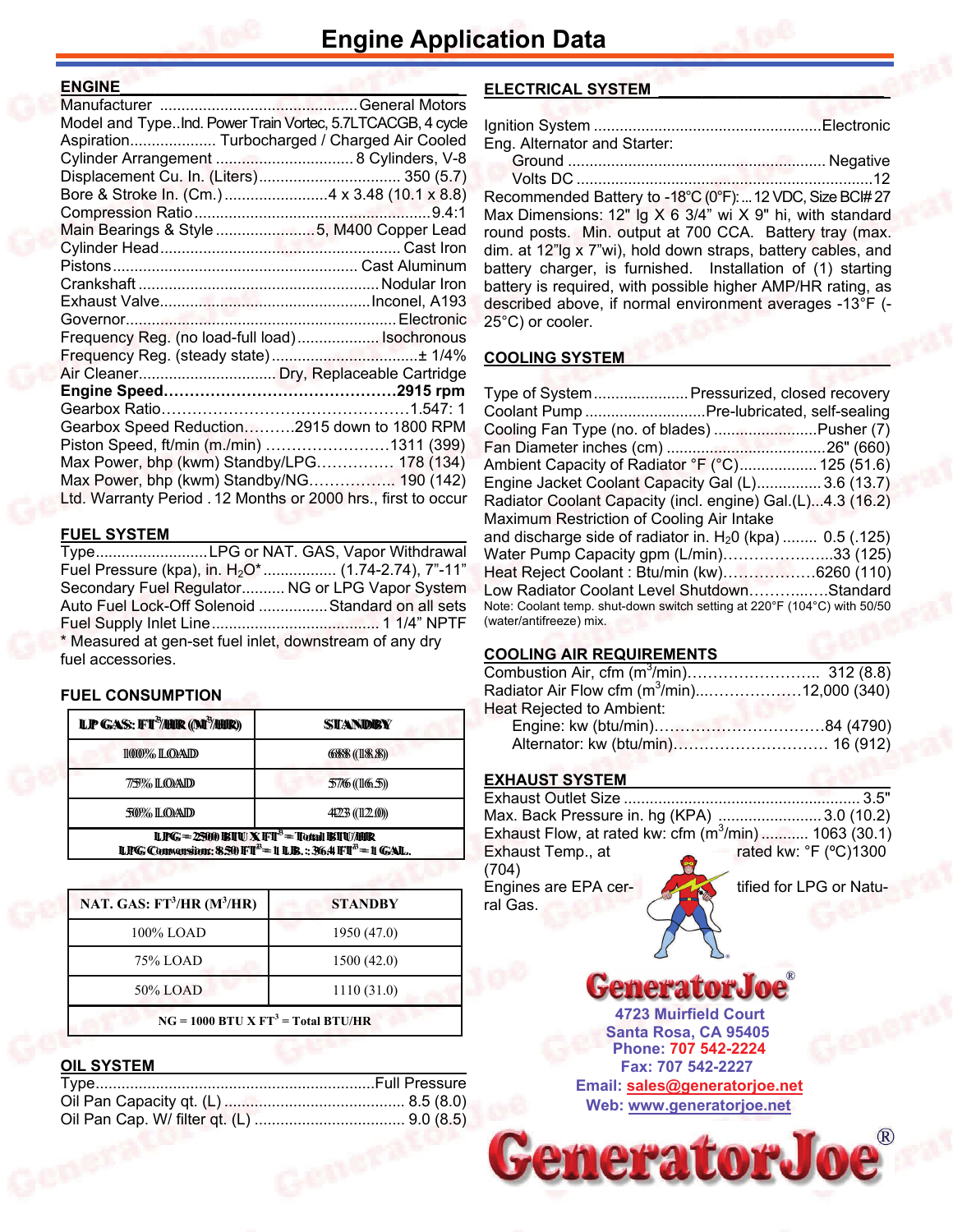# **AC Alternator Specifications**

standards and certifications can be considered upon seconds. request. (Both MagnaPlus & MagnaMax series are built normally rated at 190C degrees total temperature by requirements. Class H materials or better. NEMA however UL laboratories demands the total temperature be derated to a maximum of 160C total **MAIN ROTOR:** MagnaPlus main rotating field construction temperature when "UL LISTED").

excitation shutdown, stability adjust and built-in voltage assembly shall be dynamically balanced to less than 2 mils adjustment.

PMG excitation support have solid state voltage build-up, temperature. encapsulated for humidity and abrasion protection, 1% regulation, volts per hertz operation, over excitation **VERIFICATION OF PERFORMANCE:** (MagnaPlus series) shutdown, stability adjust and built-in voltage adjustment.

voltage build-up, encapsulated for humidity and abrasion performance testing shall be done in accordance with MIL-

**STANDARDS:** Marathon MagnaPlus and MagnaMax PMG Excitation Support System (Standard on MagnaMax) generators meet UL Listed Electric Generator, American Optional for MagnaPlus, permanent magnet generator and other international standards such as: NEMA MG1-22, excitation support system, minimum short circuit support BS5000, CAS C22.2, IEC 34-1 AND VDE 0530. Other current of 300% of the rating (250% for 50 hertz) for 10

with NEMA Class H Insulation materials or better which are **INSULATION SYSTEM:** Meet UL1446, UL2200

**VOLTAGE REGULATOR:** SE350, supplied with standard operation and application to voltage distorting loads. In MagnaPlus units and excitation system have solid state addition, the amortisseur winding and field pole coil voltage build-up, encapsulated for humidity and abrasion supports may be integrally die cast with the rotor protection, 1% regulation, volts per hertz operation, over laminations to form a unitized rotor core. The rotating PM300 (optional on MagnaPlus) Supplied with optional 15 minutes when operating at stable rated operating shall consisting of one piece, four pole laminations, incorporate amortisseur windings to facilitate parallel -peak-to-peak-displacement, and shall be designed to have an over speed withstand of 125% of rated speed for

DVR2000E+ (optional for MagnaPlus) Standard on the actual test of the same or duplicate generators. MagnaMax voltage regulator and PMG excitation support Temperature rise data shall be the result of loaded, rated system are digital, microprocessor design with solid state power factor heat runs at the rated voltage and hertz. All protection, 1/4% regulation, true volts per hertz operation STD-705 and/or IEEE Standard-115. Generators are with adjustable cut in, loss of sensing continuity shutdown, manufactured using production procedures & quality All certified performance and temperature rise test data submitted by generator manufacturer are to be the result of

## **Deep Sea 7420 Digital Controller**



controller includes backlit LCD display which continuously displays the status of the engine and generator at all times.

auto mode • lamp test • start button • power monitoring -time. The 7420 controller will also monitor speed, frequency, voltage, current, oil pressure, coolant temp., and fuel levels. These modules have been designed to display warning and shut down status. It also includes: (11) configurable inputs alerts ● (8) configurable outputs alerts ● voltage monitoring ● mains (utility) failure detection ● (250) event logs ● configurable timers ● automatic shutdown or warning during fault detection • remote start (on load) ● engine preheat ● advanced metering capability ● hour meter ● text LCD displays ● protected solid state outputs ● test buttons for: stop/reset ● manual mode ● (kWh, kVAr, kVAh, kVArh)



The 7420 controller is an This controller includes the 7420 expansion features auto start mains (utility) including RS232, RS484 (using MODBUS-RTU/TCP), failure module for single direct USB connection with PC, expansion optioned using gen-set applications. This DSENet for remote annunciation and remote relay a interfacing for a distance of up to 3300FT. The controller software is freely downloadable from the internet and allows monitor-

> ing with direct USB cable, LAN, or by internet via the built in web interface.



Further expansion is available by adding the optional "WebNet" gateway interface module. This device will allow comprehensive monitoring of the generator via the cloud including identification, location, and status. Some advantages of this module include: reduced site visits and maintenance costs ● remote fuel management ● fault analysis ● asset

tracking ● automatic system alerts ● maximized system up

**Santa Rosa, CA 95405 4723 Muirfield Court Fax: 707 542-2227 Phone: 707 542-2224 Web: [www.generatorjoe.net](http://www.generatorjoe.net)  Email: [sales@generatorjoe.net](mailto:sales@generatorjoe.net?subject=Your%20products)**